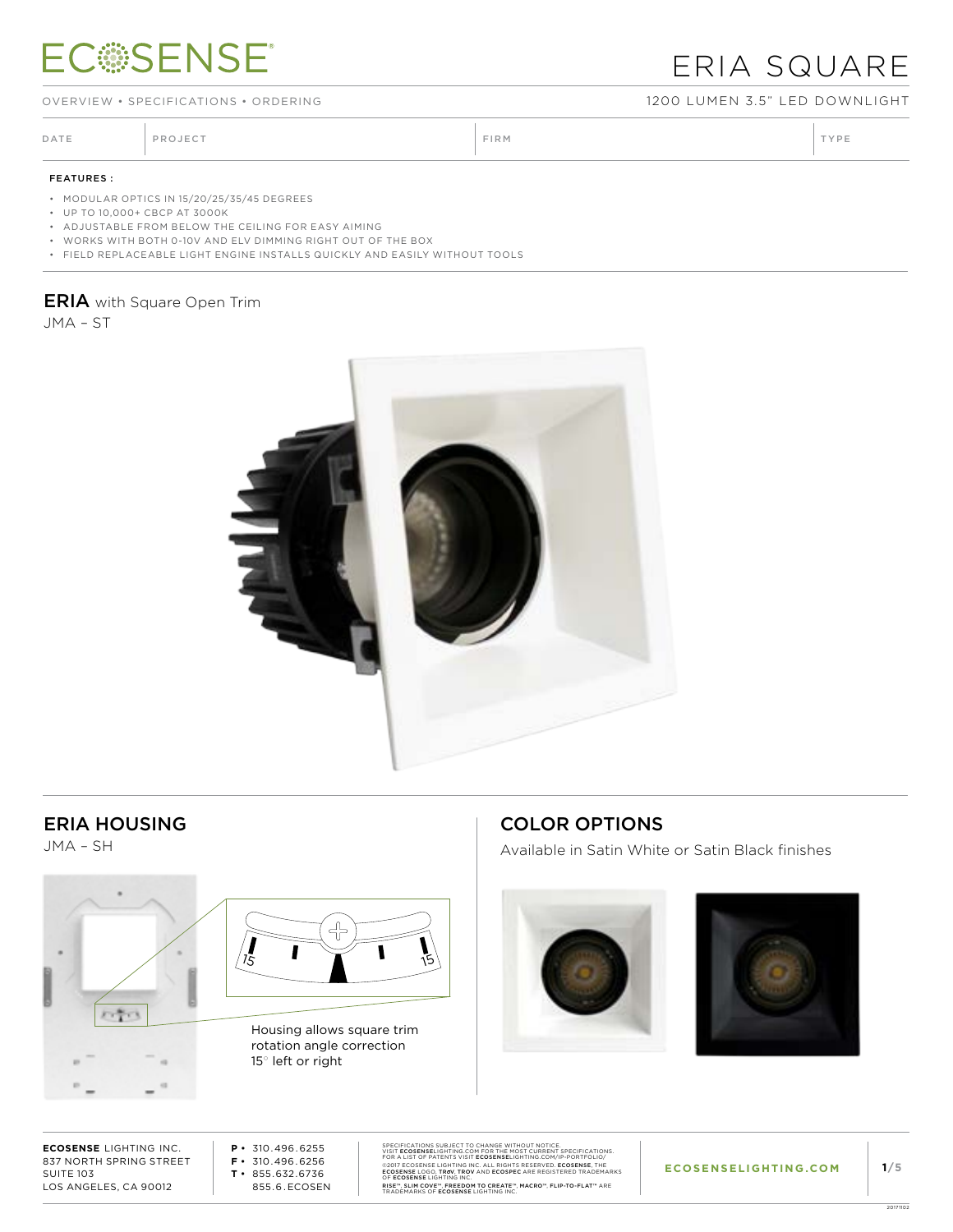# **ECSSENSE®**

## ERIA SQUARE

OVERVIEW • SPECIFICATIONS • ORDERING 1200 LUMEN 3.5" LED DOWNLIGHT

| PROJECT<br>TYPE<br>FIRM<br>DATE |  |  |  |  |
|---------------------------------|--|--|--|--|
|---------------------------------|--|--|--|--|

ERIA with Square Pinhole Trim JMA – ST/SP

20° (OPI-JMA-20) beam angle optic recommended pairing





**ERIA** with Square Open Trimless JMA – ST/TL



**ECOSENSE** LIGHTING INC. 837 NORTH SPRING STREET SUITE 103 LOS ANGELES, CA 90012

**P •** 310.496.6255 **F •** 310.496.6256 **T •** 855.632.6736 855.6.ECOSEN SPECIFICATIONS SUBJECT TO CHANGE WITHOUT NOTICE.<br>VISIT ECOSENSELIGHTING.COM FOR THE MOST CURRENT SPECIFICATIONS.<br>FOR A LIST OF PATENTS VISIT ECOSENSELIGHTING.COM/P-PORTFOLIO/<br>@2017 ECOSENSE LIGHTING INC. ALL RIGHTS RESERVE RISE™, SLIM COVE™, FREEDOM TO CREATE™, MACRO™, FLIP-TO-FLAT™ ARE<br>TRADEMARKS OF **ECOSENSE** LIGHTING INC.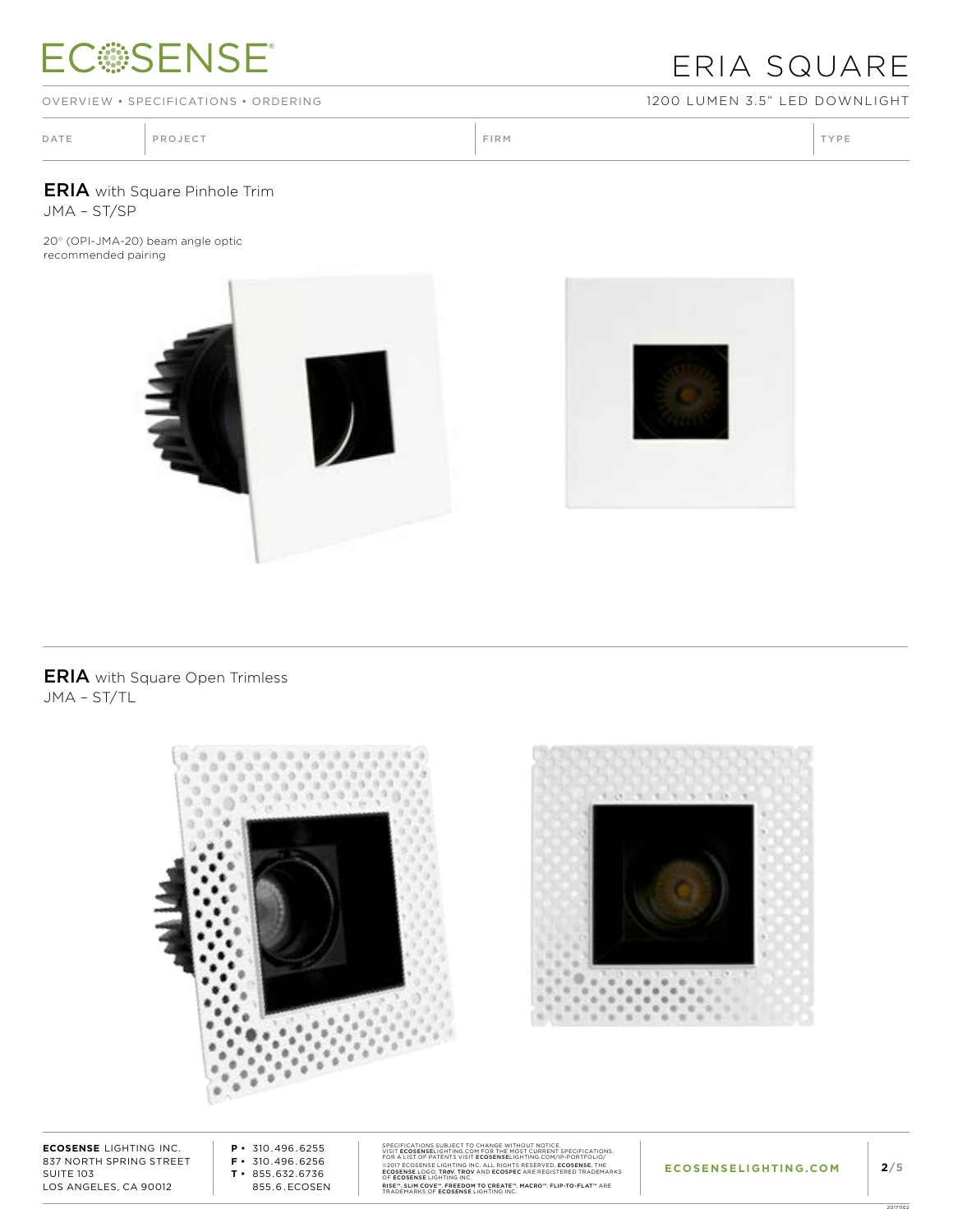# **ECSSENSE®**

## ERIA SQUARE

OVERVIEW • SPECIFICATIONS • ORDERING 1200 LUMEN 3.5" LED DOWNLIGHT

| DATE                                                                                                              | PROJECT                                              |                                                                                                          |             | FIRM |                         | TYPE                                                                                  |  |  |  |
|-------------------------------------------------------------------------------------------------------------------|------------------------------------------------------|----------------------------------------------------------------------------------------------------------|-------------|------|-------------------------|---------------------------------------------------------------------------------------|--|--|--|
| <b>BINNING</b>                                                                                                    |                                                      | 2-STEP COLOR CONSISTENCY                                                                                 |             |      |                         |                                                                                       |  |  |  |
| <b>COLOR TEMPERATURE</b>                                                                                          |                                                      | 2700K*/3000K*/3500K/4000K<br>*available in >90 CRI                                                       |             |      |                         |                                                                                       |  |  |  |
| <b>MODULAR OPTICS</b>                                                                                             |                                                      | INTERCHANGEABLE TOTAL INTERNAL REFLECTION (TIR) OPTIC FOR 15° / 20° / 25° / 35° / 45° BEAM ANGLE OPTIONS |             |      |                         |                                                                                       |  |  |  |
| OUTPUT AT 3000K/80CRI,<br><b>OPEN TRIM</b>                                                                        |                                                      | <b>BEAM ANGLE</b>                                                                                        | <b>CBCP</b> |      | <b>DELIVERED LUMENS</b> |                                                                                       |  |  |  |
|                                                                                                                   |                                                      | 15                                                                                                       | 10,473      | 1237 |                         |                                                                                       |  |  |  |
|                                                                                                                   |                                                      | 20                                                                                                       | 5988        | 1124 |                         |                                                                                       |  |  |  |
|                                                                                                                   |                                                      | 25                                                                                                       | 5423        | 1119 |                         |                                                                                       |  |  |  |
|                                                                                                                   |                                                      | 35                                                                                                       | 2585        | 960  |                         |                                                                                       |  |  |  |
|                                                                                                                   |                                                      | 45                                                                                                       | 1530        | 868  |                         |                                                                                       |  |  |  |
|                                                                                                                   |                                                      |                                                                                                          |             |      |                         |                                                                                       |  |  |  |
| <b>ELECTRICAL</b><br><b>SYSTEM WATTS</b><br>18.5W<br><b>INPUT VOLTAGE</b><br>120V Standard. 277V option available |                                                      |                                                                                                          |             |      |                         |                                                                                       |  |  |  |
| <b>DIMMING</b>                                                                                                    | WORKS WITH BOTH 0-10V AND ELV DIMMING OUT OF THE BOX |                                                                                                          |             |      |                         |                                                                                       |  |  |  |
| ADJUSTABLE                                                                                                        |                                                      |                                                                                                          |             |      |                         | TRIM DESIGN MAKES FOR EASY AIMING OF LIGHT FROM BELOW THE CEILING, EVEN WHILE POWERED |  |  |  |
| <b>ACCESSORIES</b>                                                                                                |                                                      | COMPATIBLE WITH STANDARD 50MM COLORED, LINEAR, OR PRISMATIC LENSES AND ACCESSORIES                       |             |      |                         |                                                                                       |  |  |  |
| <b>TRIMS</b>                                                                                                      |                                                      | <b>FLANGE IS STANDARD. TRIMLESS OPTIONS AVAILABLE</b>                                                    |             |      |                         |                                                                                       |  |  |  |
| <b>RATED LIFE</b>                                                                                                 |                                                      | 50,000 HOURS AT 70% LUMEN MAINTENANCE                                                                    |             |      |                         |                                                                                       |  |  |  |
| <b>HOUSING</b>                                                                                                    | <b>NEW CONSTRUCTION - NON IC</b>                     |                                                                                                          |             |      |                         |                                                                                       |  |  |  |
| CEILING CUT OUT<br>3.875" x 3.875"                                                                                |                                                      |                                                                                                          |             |      |                         |                                                                                       |  |  |  |
| <b>MAX CEILING THICKNESS</b>                                                                                      |                                                      | 1"                                                                                                       |             |      |                         |                                                                                       |  |  |  |
|                                                                                                                   |                                                      | EMERGENCY BATTERY BACKUP 7 WATT CONSTANT POWER BATTERY BACKUP WITH REMOTE TEST SWITCH                    |             |      |                         |                                                                                       |  |  |  |
| <b>FIXTURE RATING &amp;</b><br><b>CERTIFICATIONS</b>                                                              |                                                      | UL<br>$C$ -UL<br>DRY/DAMP LOCATION RATED                                                                 |             |      |                         |                                                                                       |  |  |  |
| WARRANTY                                                                                                          |                                                      | 5 YEARS                                                                                                  |             |      |                         |                                                                                       |  |  |  |
|                                                                                                                   |                                                      |                                                                                                          |             |      |                         |                                                                                       |  |  |  |

**P •** 310.496.6255 **F •** 310.496.6256 **T •** 855.632.6736 855.6.ECOSEN SPECIFICATIONS SUBJECT TO CHANGE WITHOUT NOTICE.<br>VISIT ECOSENSELIGHTING.COM FOR THE MOST CURRENT SPECIFICATIONS.<br>FOR A LIST OF PATENTS VISIT ECOSENSELIGHTING.COM/P-PORTFOLIO/<br>@2017 ECOSENSE LIGHTING INC. ALL RIGHTS RESERVE RISE™, SLIM COVE™, FREEDOM TO CREATE™, MACRO™, FLIP-TO-FLAT™ ARE<br>TRADEMARKS OF **ECOSENSE** LIGHTING INC.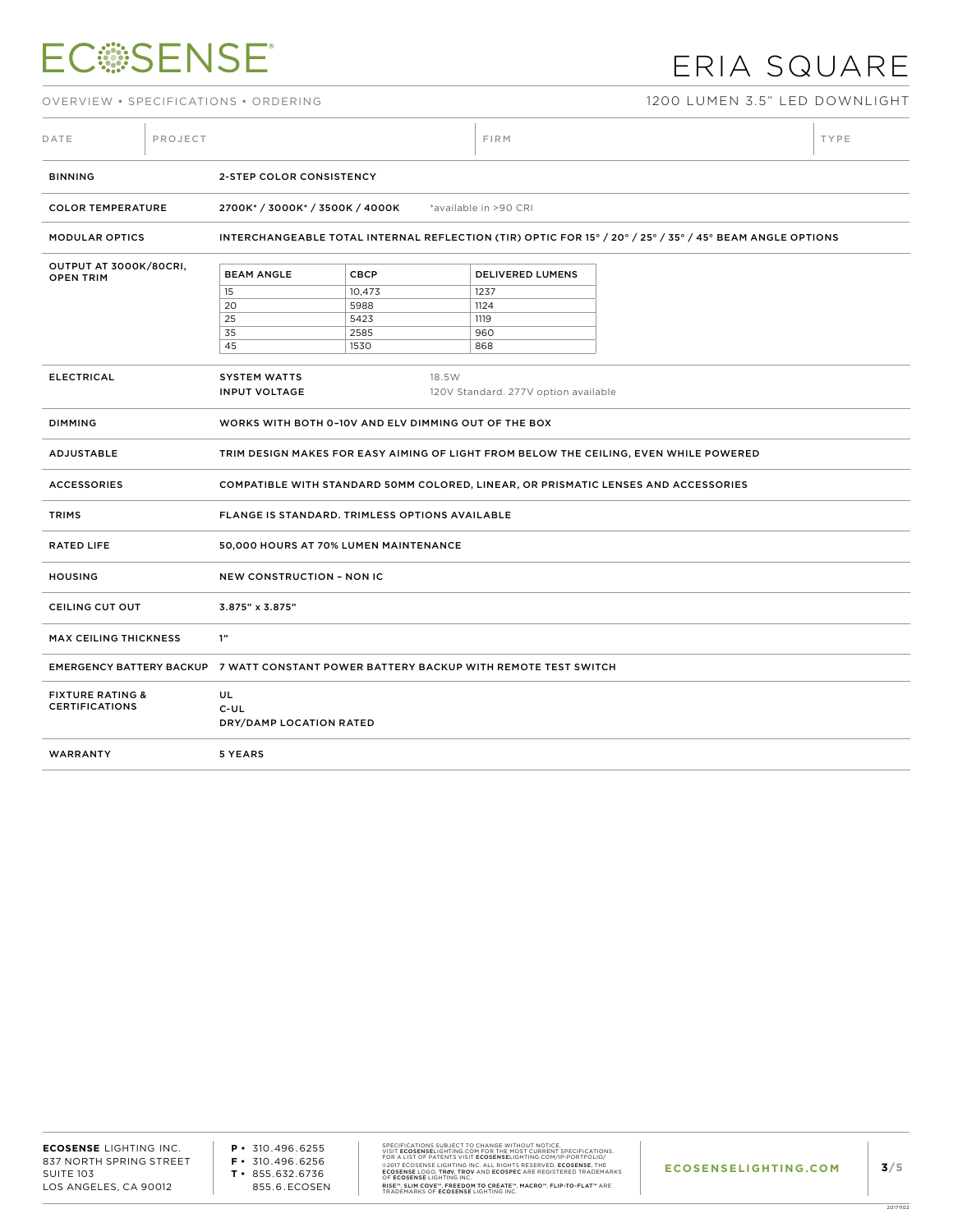## **ECSSENSE**

### ERIA SQUARE

OVERVIEW • SPECIFICATIONS • ORDERING 1200 LUMEN 3.5" LED DOWNLIGHT

DATE PROJECT PROJECT PRODUCT PROJECT PRODUCT PRODUCT PRODUCT PRODUCT PRODUCT PRODUCT PRODUCT PRODUCT PRODUCT PRODUCT PRODUCT PRODUCT PRODUCT PRODUCT PRODUCT PRODUCT PRODUCT PRODUCT PRODUCT PRODUCT PRODUCT PRODUCT PRODUCT P





#### EMERGENCY PACK TGRID MOUNTING ACCESSORY (OPTIONAL)





Use the TBMK mounting kit to remote mount flexed units within a grid ceiling. The EM07 is secured to the bars of the TBMK via mounting clips. The bars then mount to the T-bars of the ceiling grid. The flexible conduit of the EM07 connects to the fixture.

**ECOSENSE** LIGHTING INC. 837 NORTH SPRING STREET SUITE 103 LOS ANGELES, CA 90012

**P •** 310.496.6255 **F •** 310.496.6256 **T •** 855.632.6736 855.6.ECOSEN SPECIFICATIONS SUBJECT TO CHANGE WITHOUT NOTICE.<br>VISIT ECOSENSELIGHTING.COM FOR THE MOST CURRENT SPECIFICATIONS.<br>FOR A LIST OF PATENTS VISIT ECOSENSELIGHTING.COM/P-PORTFOLIO/<br>@2017 ECOSENSE LIGHTING INC. ALL RIGHTS RESERVE RISE™, SLIM COVE™, FREEDOM TO CREATE™, MACRO™, FLIP-TO-FLAT™ ARE<br>TRADEMARKS OF **ECOSENSE** LIGHTING INC.